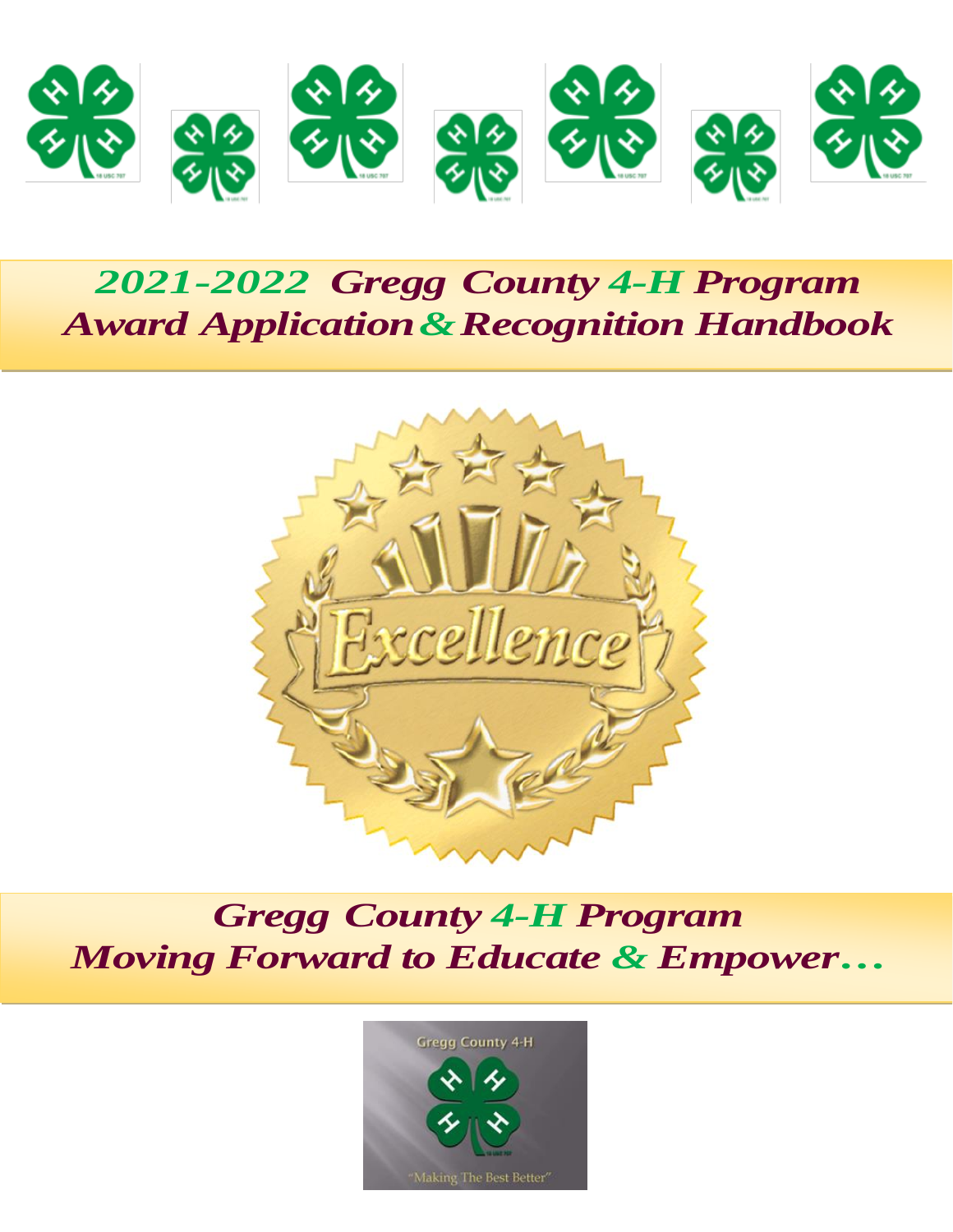



# *TABLE OF CONTENTS*

#### PAGE

| 4-H Rookie Award or Clover Kid Award |
|--------------------------------------|
| 4- H Honor Roll Award                |
| 4-H All Star Award                   |
| 4-H Letterman Award                  |
| 4-H Bronze Star Award                |
| 4-H Silver Star Award                |
| 4-H Gold Star & Danforth Award       |
| <b>Special County Awards</b>         |
|                                      |
|                                      |
|                                      |
|                                      |
|                                      |
|                                      |
|                                      |
|                                      |
|                                      |
|                                      |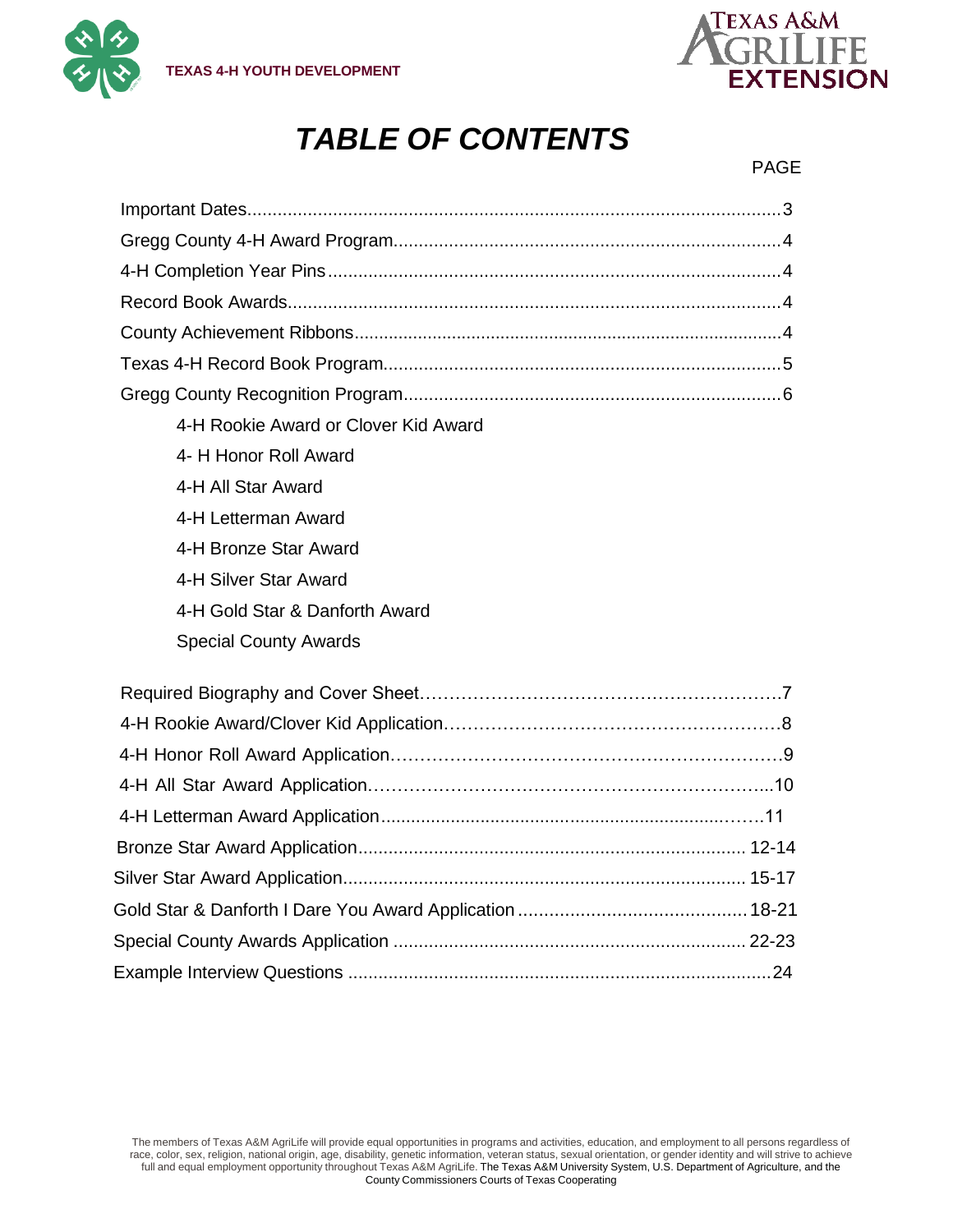



# **Important Dates-Gregg County 4-H**

# **Record Book Due: Monday, June 13, 2022**

All award applications are due to the County Extension Office on: **Monday, June 13, 2022 by 5 p.m.**

> Award Interviews will be held on, **June 28-29, 2022 (3:00 pm – 6:00 pm).**

> > All age requirements are as of:

# **August 31, 2021**

**Junior Age Category – grades 3, 4, 5**

**Intermediate Age Category – grades 6, 7, 8**

**Senior Age Category – grades 9, 10, 11, 12**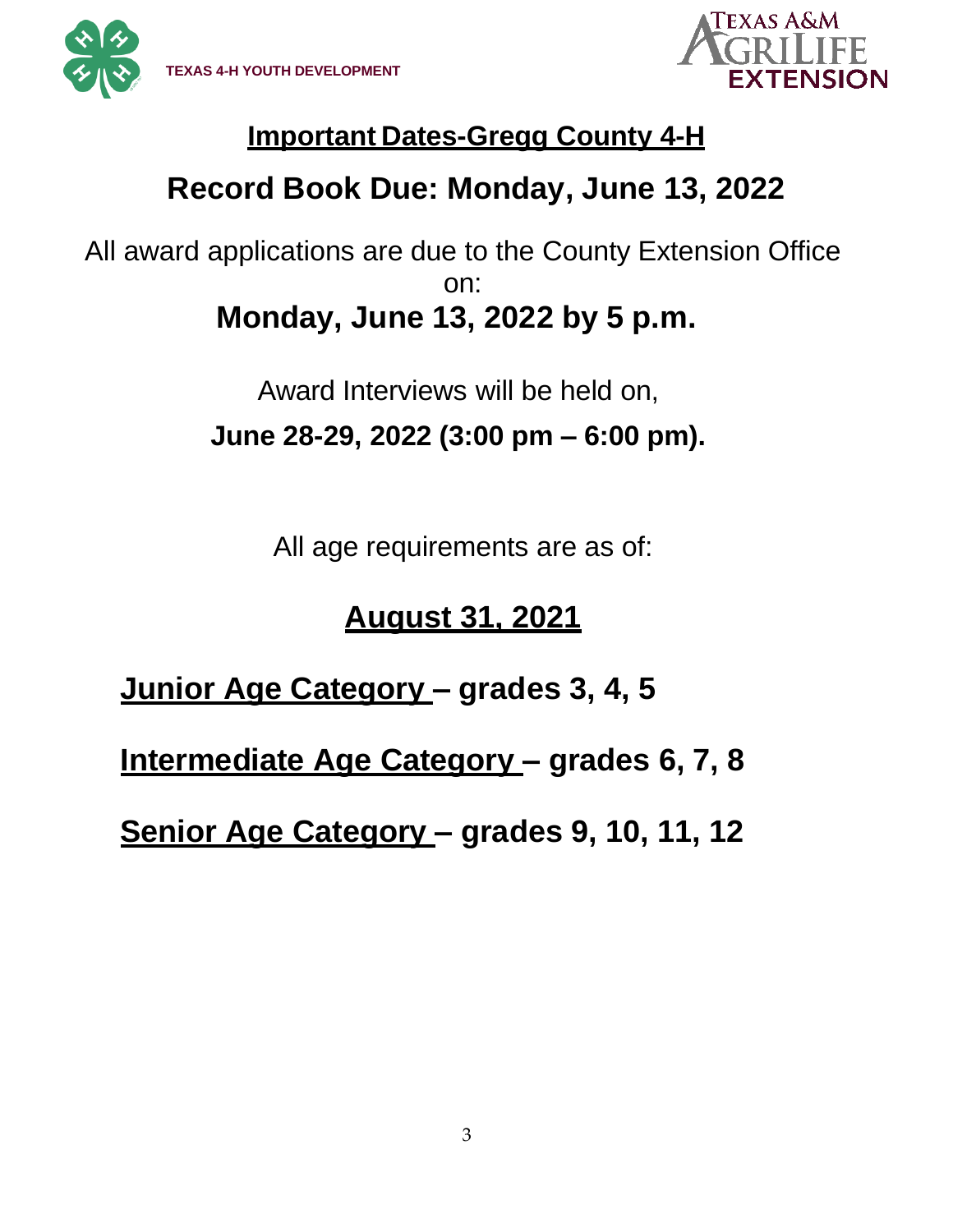





### **GREGG COUNTY 4-H AWARD PROGRAM**



The Gregg County 4-H Awards and Recognition Handbook has been developed to inform 4-Hers and parents of the awards and recognitions that are available on the County Level. The Awards Program is designed to recognize boys and girls for their project work, leadership and personal growth and development. We hope that this handbook will be beneficial to the 4-H member.

*Arvitta Scott* CEA 4-H & Youth Development  *Shaniqua Davis* CEA AgNR

*Mandy Patrick* CEA Family & Community Health

 *Makenzie Banks* AEA 4-H & Youth Development

#### **4-H COMPLETION YEAR PINS**

4-H completion year pins are awarded to every 4-H member in the County who completes a 4-H project during the year and turns in a 4-H Member Achievement Plan and/or a Record Book. The pins are presented by years of completed 4-H projects, not by years of membership. A project is considered complete when a 4-H Member Achievement Plan and/or Record Book is turned into the County Extension Office. Each member should complete at least one 4-H project during the year. Only one completion pin will be given per year to any one 4-H member.

#### **RECORD BOOK AWARDS**

Record Book Awards are made based on what is reported in the 4-H Record Book. Committees judge or evaluate project work and achievement, leadership, personal growth, and development by reading the record books. Awards begin at the county level with ribbons. Juniors and Intermediates continue to the District Level where ribbons and certificates are awarded. Seniors continue through District to State. County awards are presented at the Annual 4-H Awards Banquet to recognize members who have done a good job with their project based on their complete 4-H Record Book. These are the highest awards that can be achieved in the county.

#### **COUNTY ACHIEVEMENT RIBBONS**

County ribbons are awarded to members who complete a 4-H Record Book at the junior, intermediate, or senior levels.



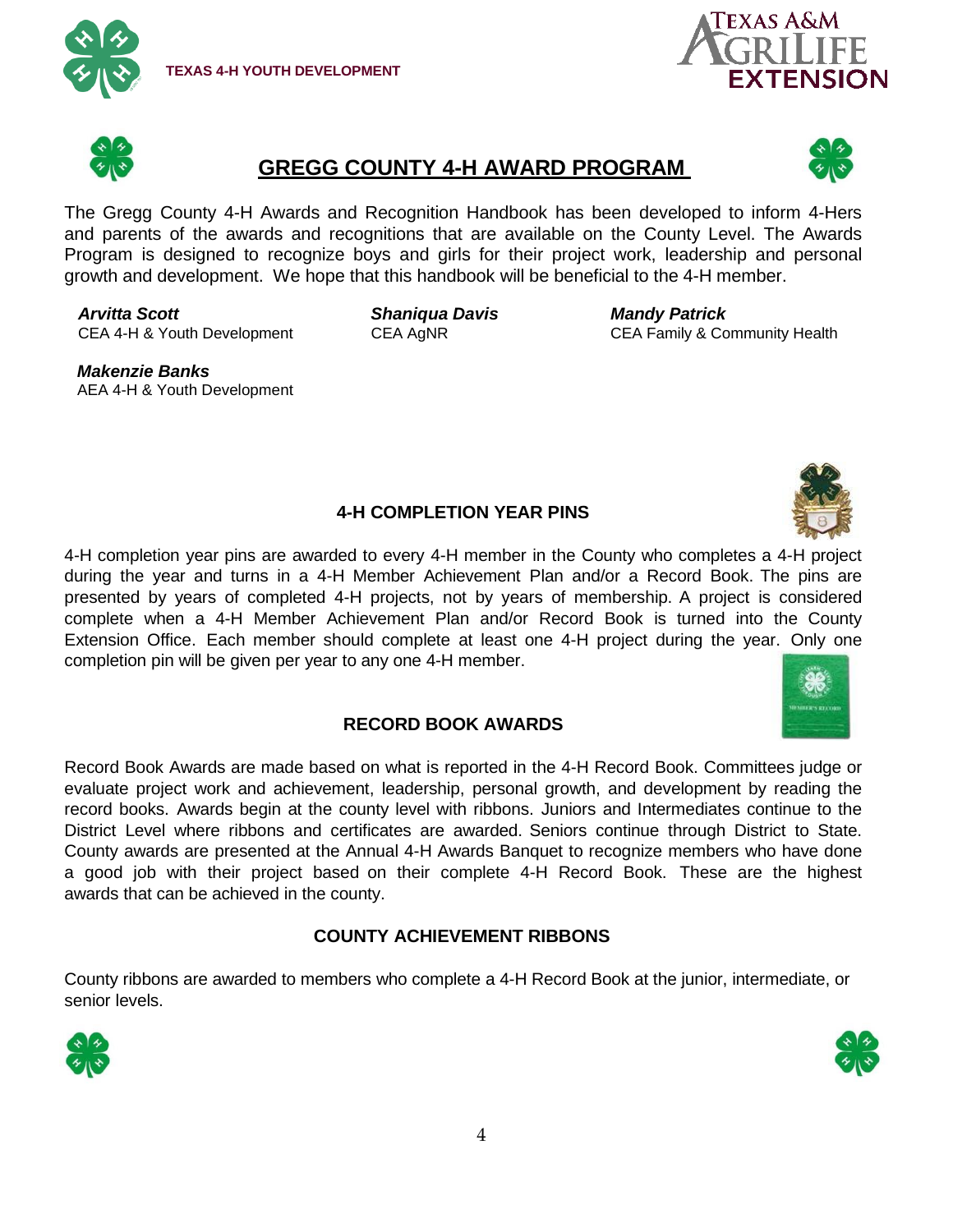

### **TEXAS 4-H RECORD BOOK PROGRAM**

<https://texas4h.wpengine.com/recordbooks/>

#### **Purpose of Individual 4-H Member Records**

- 1. Allow 4-H members to tell how they have grown, what they have learned, where they came up short and to do it creatively within outlined parameters.
- 2. Demonstrate the importance of keeping a written document of what has been done.
- 3. Provides a written platform for goal setting and documentation of the actions required to reach goals.
- 4. Provide an opportunity for competition at the County, District, and State level.



#### **Requirements for Project Completion**

- 1. Complete at least six learning experiences related to your project.
- 2. Make a set of project goals.
- 3. Each month you should complete at least one of your project goals.
- 4. Exhibit your project work.
- 5. Attend workshops that are available in your community or county on your particular project.
- 6. Attend 4-H meetings or project meetings regularly.
- 7. Complete 4-H project records each year.
- 8. Develop leadership by teaching others something about your project.
- 9. Conduct citizenship activities related to your 4-H project.
- 10. Find new and fun things to do in your project area.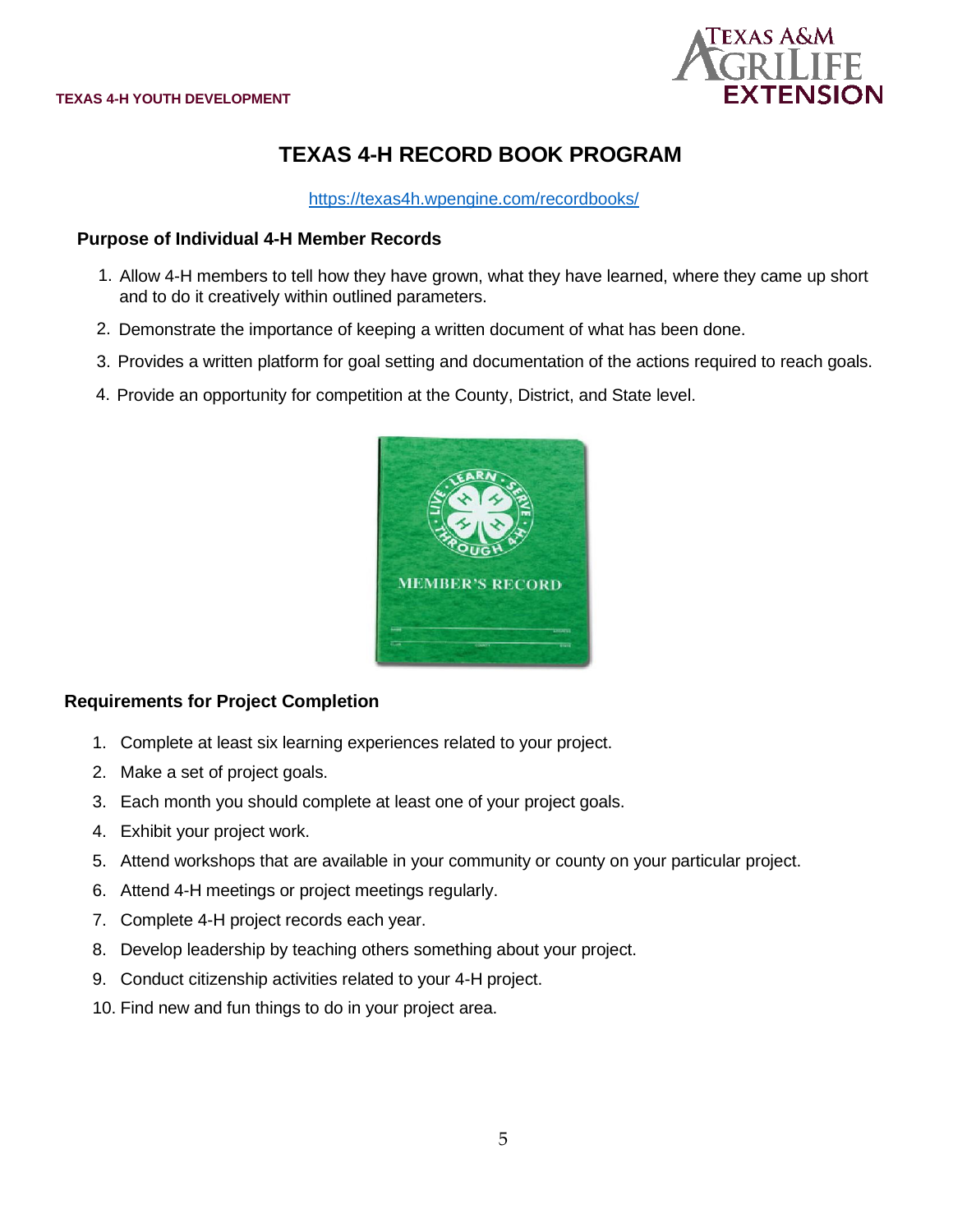

### **GREGG COUNTY RECOGNITION**

The Recognition Awards provide criteria-based standard of achievement for 4-H members. The 4-H member will be able to work toward non-competitive awards that will build their self-confidence.

### **ROOKIE/**

- **CLOVER KID** Available to any 4-H member, regardless of age, who is in his/her first year of membership. Clover Kids (K-2<sup>nd</sup>)
- 4-H HONOR ROLL Available to junior members, grades  $3^{\text{rd}} 5^{\text{th}}$ . May be received as many years as criteria are completed or criteria may be accumulated over the years as a junior member. Once received, the member continues to be known as a 4-H Honor Roll member during junior age.
- 4-H ALL STAR Available to intermediate members, grades 6<sup>th</sup>, 7<sup>th</sup>, & 8<sup>th</sup>. May be received as many years as criteria are completed or criteria may be accumulated over the years as an intermediate member. Once received, the member continues to be known as a 4-H All Star member during intermediate age.
- **4-H LETTERMAN** Available to senior members, ages 14 and over. May be received as many years as criteria are completed or criteria may be accumulated over the years as a senior member. Once received, the member continues to be known as a 4-H Letterman during senior age.
- **BRONZE STAR** Presented to three outstanding 4-H junior members (grades  $3^{rd} 5^{th}$ ). May be received one time only.
- **SILVER STAR** Presented to three outstanding 4-H intermediate members grades 6th  $-8<sup>th</sup>$ . May be received one time only.
- **GOLD STAR** Awarded each year to 3 youth (based on the number of senior 4-H members enrolled in the Gregg County 4-H program) outstanding senior 4- H members in Gregg County based on their total 4-H career. A member may receive the Gold Star Award only one time.
- **Danforth Award** Awarded each year to 2 outstanding 4-H members who offered excellence in character and well-balanced personal development as well as demonstrated leadership.

**Special County Awards**- These awards are made available for Intermediate & Senior 4-H members to encourage excellence in 4-H project areas. A 4-H member is eligible for any award if the project is included in the 4-H Record Book. A member may apply for all awards but is only eligible to win once in each project area.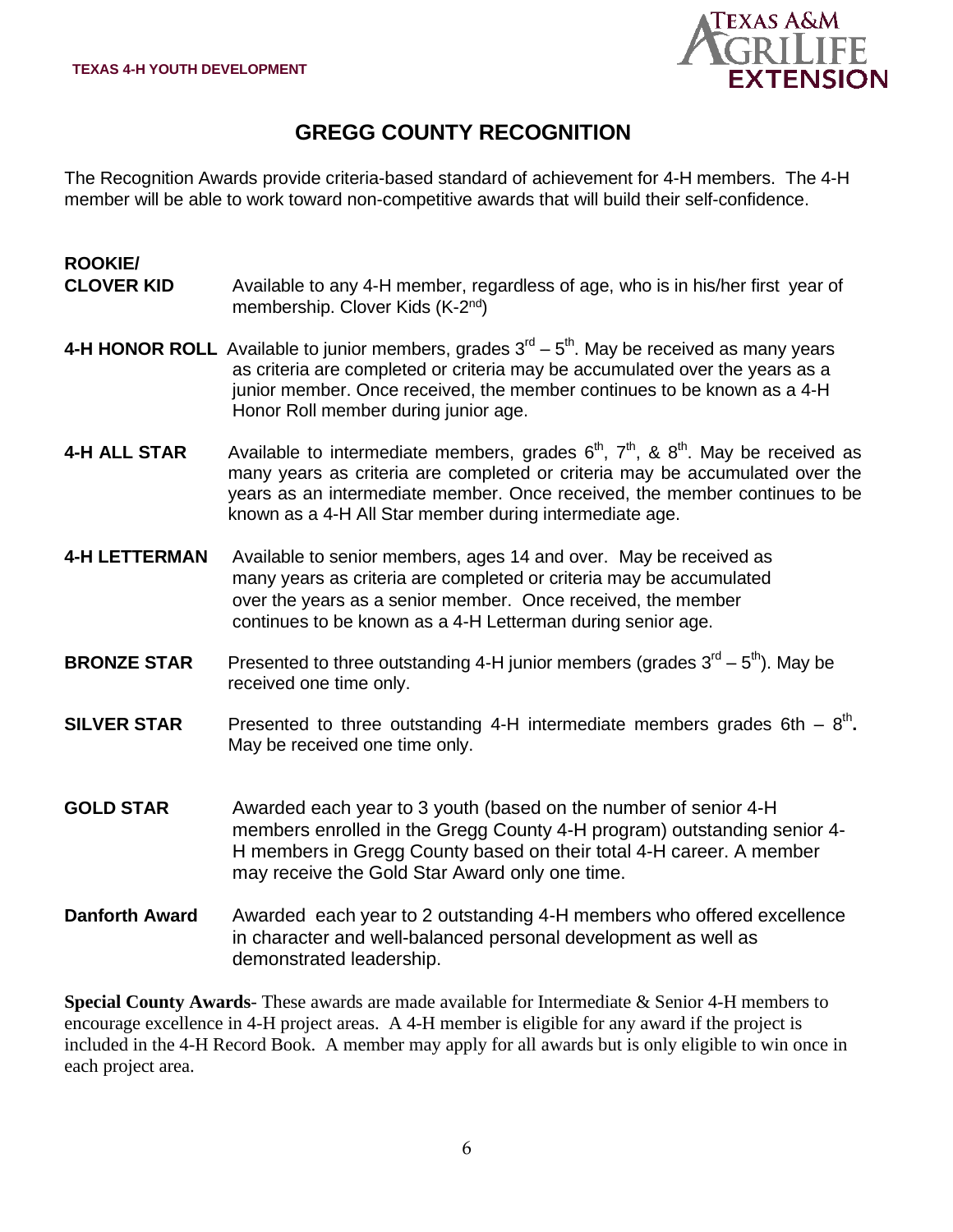

#### **SUGGESTION: 4-H clubs should hold their own club awards recognition in May/June. At the 4-H Awards Banquet CEA's will recognize Special County Awards, Rookie, Honor Roll, All Star and Letterman winners.**

# *REQUIRED*

### **Bronze Star, Silver Star, Gold Star, Danforth, & Special County Awards**

*All applications for Bronze Star, Silver Star, Gold Star, Danforth, and Special County Awards are required to turn in a biography.* The biography will be read at the 4-H Awards and Recognition Banquet if the member receives one of these awards. The biography should be 200 words or less, written in third person, and describe their 4-H career. Highlights of major projects, life skills learned, or special notes that the member would like to share with the audience should be included. County Extension Agents will edit as needed to fit the format of the banquet.

| Name:                                                                                                                                       | 4-H Club:                                                                                                           |
|---------------------------------------------------------------------------------------------------------------------------------------------|---------------------------------------------------------------------------------------------------------------------|
| Applications submitted (check all that apply)<br>Rookie 4-H Member<br>4-H Honor Roll<br>4-H All Star<br>4-H Letterman<br><b>Bronze Star</b> | <b>Silver Star</b><br><b>Gold Star</b><br>Danforth, I Dare You<br><b>Special County Awards</b><br><b>Clover Kid</b> |

Biography:

The members of Texas A&M AgriLife will provide equal opportunities in programs and activities, education, and employment to all persons regardless of race, color, sex, religion, national origin, age, disability, genetic information, veteran status, sexual orientation, or gender identity and will strive to achieve full and equal employment opportunity throughout Texas A&M AgriLife. The Texas A&M University System, U.S. Department of Agriculture, and the County Commissioners Courts of Texas Cooperating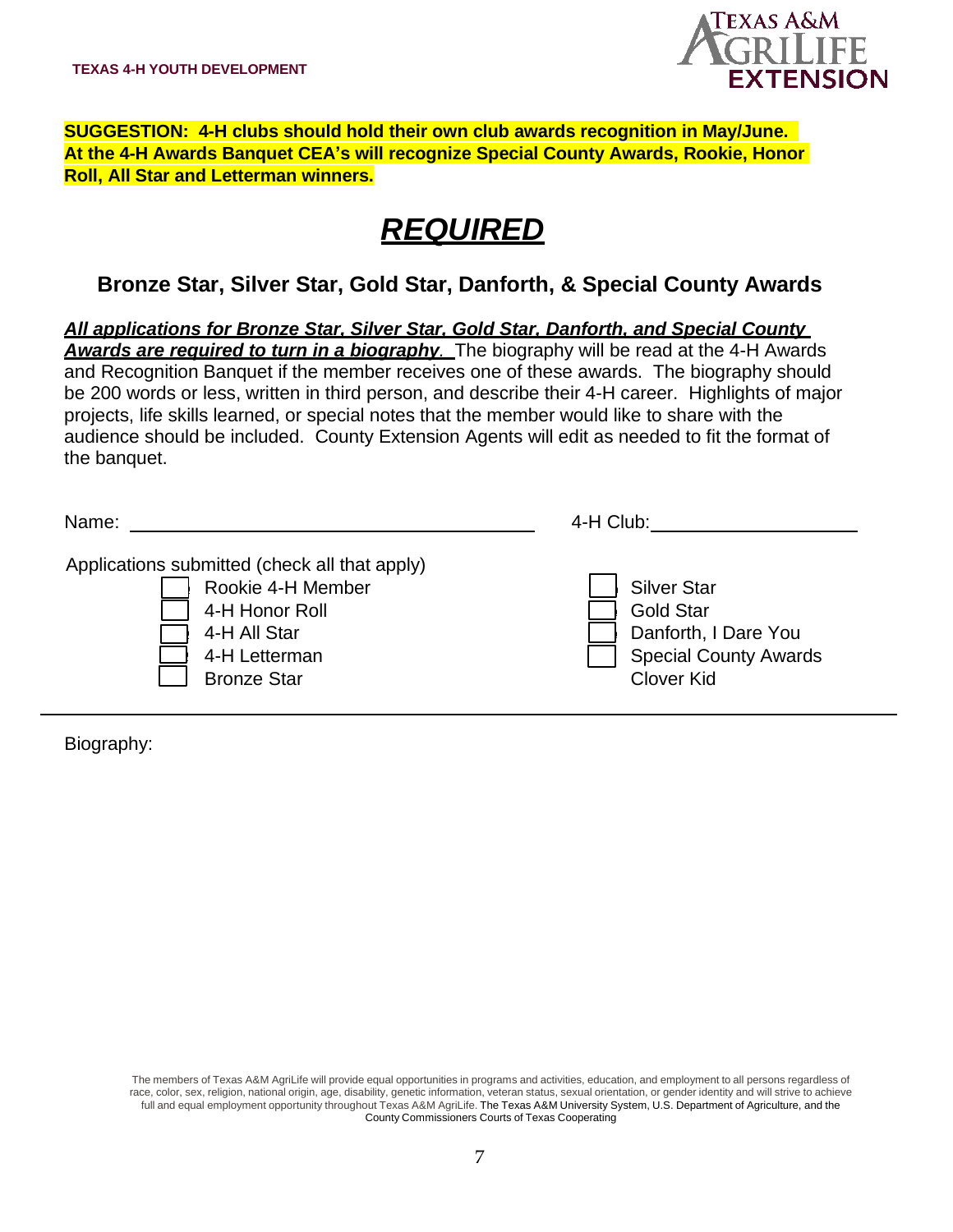

### **COUNTY 4-H ROOKIE AWARD**

Available to any 4-H member, regardless of age, who is in his/her first year of membership. Clover Kids (K-2<sup>ND</sup>)

NAME:

CLUB: AGE:

THE FOLLOWING REQUIREMENTS HAVE BEEN MET FOR A 4-H ROOKIE AWARD:

- Selected one project
- ⎯ Turned in a project record form and/or record book
- ⎯ Gave a report to 4-H leader on the project

Club Manager Signature **Date** Date

⎯ Gave a demonstration, talk, or prepared an exhibit on the project

| 4-H Member Signature    | Date |  |
|-------------------------|------|--|
| <b>Parent Signature</b> | Date |  |
|                         |      |  |

The members of Texas A&M AgriLife will provide equal opportunities in programs and activities, education, and employment to all persons regardless of race, color, sex, religion, national origin, age, disability, genetic information, veteran status, sexual orientation, or gender identity and will strive to achieve full and equal employment opportunity throughout Texas A&M AgriLife. The Texas A&M University System, U.S. Department of Agriculture, and the County Commissioners Courts of Texas Cooperating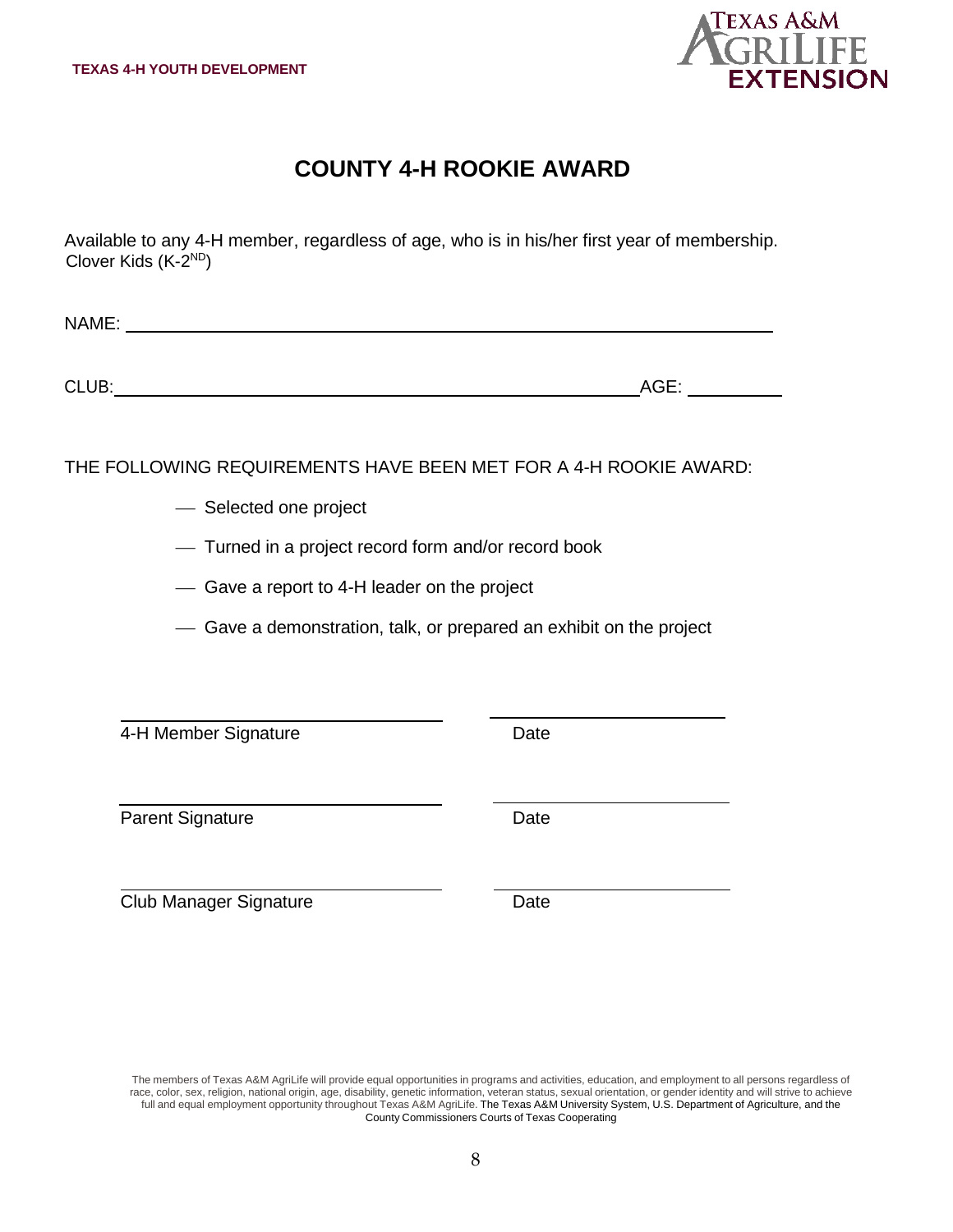

## **4-H Honor Roll Member Award**

Available to junior members, grades  $3^{\text{rd}} - 5^{\text{th}}$ . May be received as many years as criteria are completed or criteria may be accumulated over the years as a junior member. Once received, the member continues to be known as a 4-H Honor Roll member during junior age.

**NAME 4-H CLUB**

| Complete 9 of 11                                                                 | 1st Yr. | 2nd Yr. | 3rd Yr. |
|----------------------------------------------------------------------------------|---------|---------|---------|
| Select one project                                                               |         |         |         |
| Turn in a project record form                                                    |         |         |         |
| Give a report to leader on project                                               |         |         |         |
| Give a demonstration, talk, or exhibit project                                   |         |         |         |
| Attend 2/3 of regular club meetings                                              |         |         |         |
| Bring parents to 50% of regular club meetings                                    |         |         |         |
| Serve on committee or as an Elected Officer                                      |         |         |         |
| Help with a Community Service project                                            |         |         |         |
| Participate in a County Round-Up event (Method<br>Demonstrations, Judging, etc.) |         |         |         |
| Turn in Complete Awards Program Record Book                                      |         |         |         |
| Participate in a County-wide activity                                            |         |         |         |

| 4-H Member Signature          | Date |
|-------------------------------|------|
| <b>Parent Signature</b>       | Date |
| <b>Club Manager Signature</b> | Date |

The members of Texas A&M AgriLife will provide equal opportunities in programs and activities, education, and employment to all persons regardless of race, color, sex, religion, national origin, age, disability, genetic information, veteran status, sexual orientation, or gender identity and will strive to achieve full and equal employment opportunity throughout Texas A&M AgriLife. The Texas A&M University System, U.S. Department of Agriculture, and the County Commissioners Courts of Texas Cooperating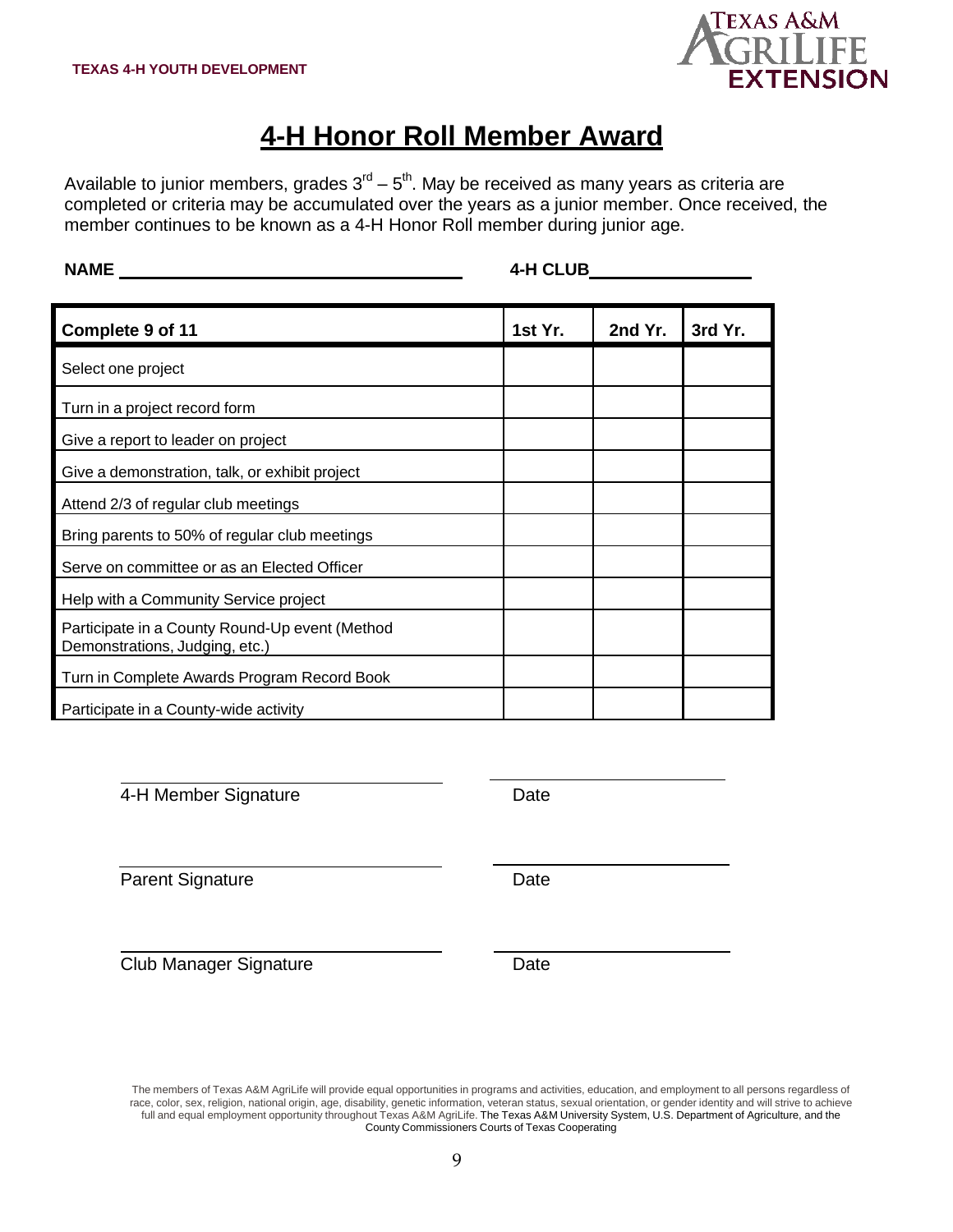

## **4-H ALL - STAR AWARD**

Available to intermediate members, grades  $6<sup>th</sup> - 8<sup>th</sup>$ . May be received as many years as criteria are completed or criteria may be accumulated over the years as an intermediate. Once received, the member continues to be known as a 4-H All Star member during intermediate age.

| <b>NAME</b>                                                                      | <b>4-H CLUB</b> |         |         |
|----------------------------------------------------------------------------------|-----------------|---------|---------|
| Complete 13 of 16                                                                | 1st Yr.         | 2nd Yr. | 3rd Yr. |
| Select two different projects                                                    |                 |         |         |
| Turn in two project record forms                                                 |                 |         |         |
| Give a demonstration, talk, or exhibit on 2 projects                             |                 |         |         |
| Attend 2/3 of regular club meetings                                              |                 |         |         |
| Bring parents to 50% of regular club meetings                                    |                 |         |         |
| Serve on committee or as an elected officer                                      |                 |         |         |
| Participate in a Community Service project                                       |                 |         |         |
| Participate in a Promote 4-H activity                                            |                 |         |         |
| Recruit one or more new members                                                  |                 |         |         |
| Participate in a County Round-Up event (Method<br>Demonstrations, Judging, etc.) |                 |         |         |
| Participate in two other county-wide 4-H activities                              |                 |         |         |
| Assist with County-wide activity                                                 |                 |         |         |
| Turn in Complete Awards Program record book                                      |                 |         |         |
| Represent county at district or state event or activity                          |                 |         |         |
| Participate in school or community activity                                      |                 |         |         |
| Assist leaders with TWO project group or club activities                         |                 |         |         |

| 4-H Member Signature | Date |
|----------------------|------|
|----------------------|------|

Parent Signature Date

**Club Manager Signature Date** 

The members of Texas A&M AgriLife will provide equal opportunities in programs and activities, education, and employment to all persons regardless of race, color, sex, religion, national origin, age, disability, genetic information, veteran status, sexual orientation, or gender identity and will strive to achieve full and equal employment opportunity throughout Texas A&M AgriLife. The Texas A&M University System, U.S. Department of Agriculture, and the County Commissioners Courts of Texas Cooperating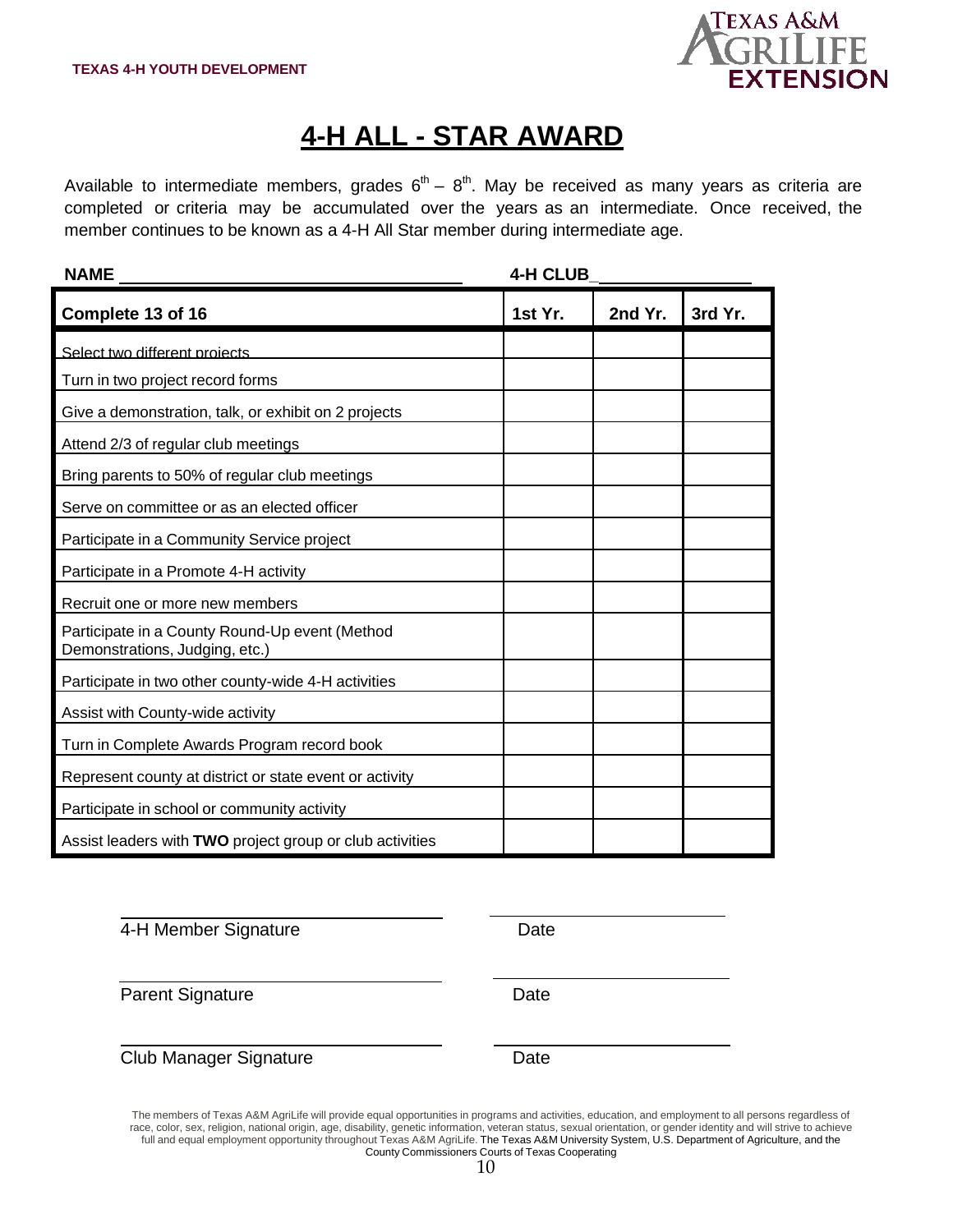

### **4-H LETTERMAN AWARD**

Available to senior members, grades 9<sup>th</sup>-12<sup>th</sup>. May be received as many years as criteria are completed or criteria may be accumulated over the years as a senior member. Once received, the member continues to be known as a 4-H Letterman during the senior age.

**NAME 4-H CLUB**

| Complete 16 of 19                                      | 1st Yr. | 2nd Yr. | 3rd Yr. |
|--------------------------------------------------------|---------|---------|---------|
| Complete 3 or more projects                            |         |         |         |
| Attend 2/3 of regular club meetings                    |         |         |         |
| Junior Leader or Teen Leader                           |         |         |         |
| Chairman of committee or elected officer               |         |         |         |
| Serve on County 4-H Committee                          |         |         |         |
| Assist in conducting a county activity or program      |         |         |         |
| Training or presentation to a project group            |         |         |         |
| Organize a community service project                   |         |         |         |
| Participate in a District or State Leadership Training |         |         |         |
| Provide county level program or training               |         |         |         |
| Write a news article or be on radio or TV about 4-H    |         |         |         |
| Participate in a County Round-Up event                 |         |         |         |
| Provide district or state program or trainings         |         |         |         |
| Compete in district or state level 4-H competition     |         |         |         |
| Participate in a National event or activity            |         |         |         |
| Promote 4-H to other groups                            |         |         |         |
| Serve in Leadership position in group other than 4-H   |         |         |         |
| Research career opportunities                          |         |         |         |
| Turn in a complete Awards Program Record Book          |         |         |         |

4-H Member Signature Date

Parent Signature Date

Club Manager Signature **Date** Date

The members of Texas A&M AgriLife will provide equal opportunities in programs and activities, education, and employment to all persons regardless of race, color, sex, religion, national origin, age, disability, genetic information, veteran status, sexual orientation, or gender identity and will strive to achieve full and equal employment opportunity throughout Texas A&M AgriLife. The Texas A&M University System, U.S. Department of Agriculture, and the County Commissioners Courts of Texas Cooperating.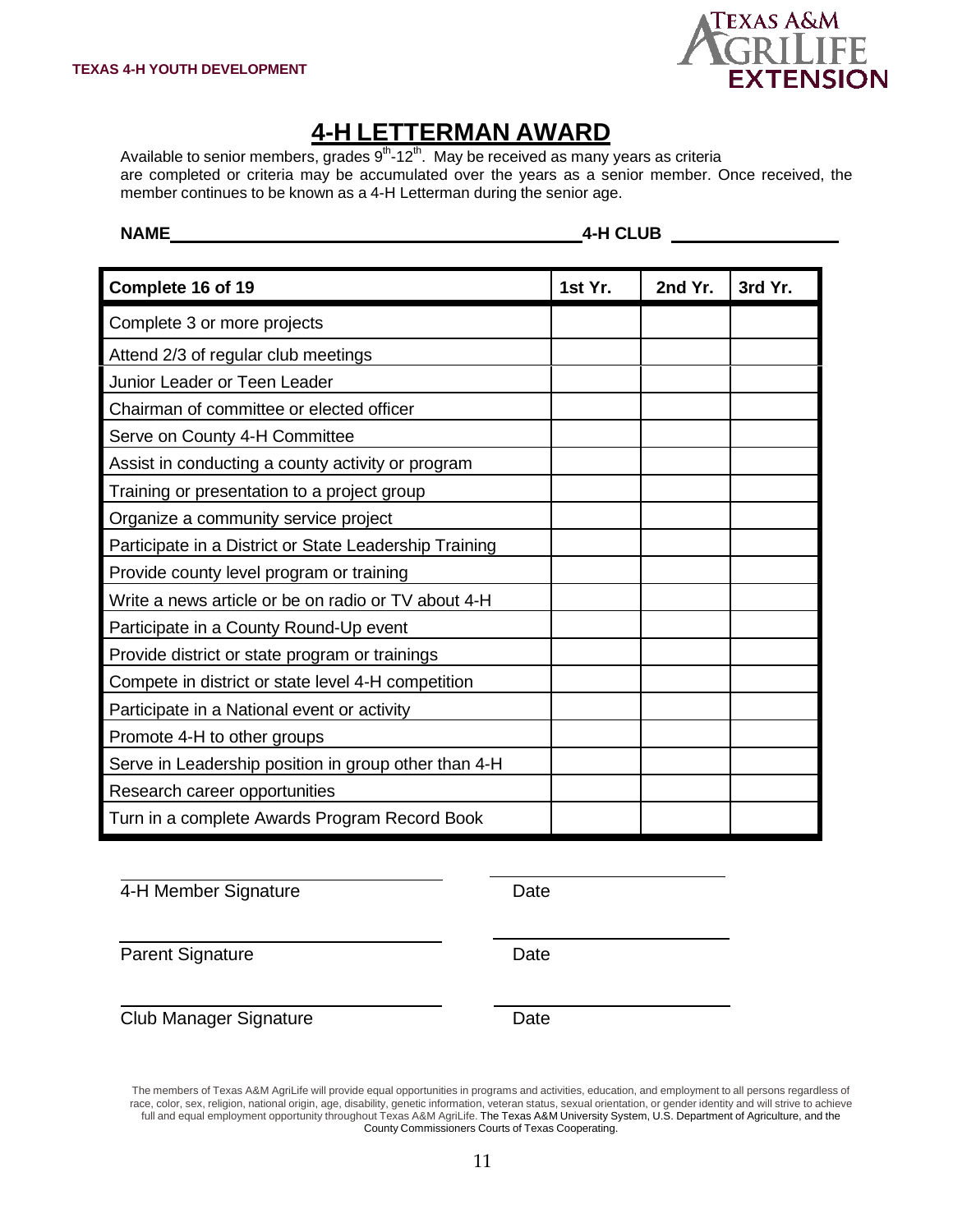

# RECOGNITION FOR 4-H JUNIOR MEMBERS BRONZE STAR AWARD

### **Criteria for selection:**

- 1. The Bronze Star Award will be presented each year to up to three (3) outstanding 4-H Junior Members at the County Awards Banquet. Age requirements are 3rd grade to 5th grade at the time of application.
- 2. Must have been in 4-H for at least one year.
- 3. The Bronze Star Award will be presented to the most deserving junior member without regard to gender.
- 4. The 4-H member must submit a 4-H Recordbook in the year he or she is to be considered for the Bronze Star Award.
- 5. The 4-H member must attend at least 50% of his/her club meetings.
- 6. The 4-H member must have completed two different project areas during their 4-H career.
- 7. Must have participated in various 4-H activities, community service and leadership experiences.
- 8. A member may receive the Bronze Star Award only one time.

## **Judging process:**

- A check of award eligibility and required application materials.
- Judging of the awards application.
- An interview with a panel of judges.
- Review of 4-H Recordbook and achievements.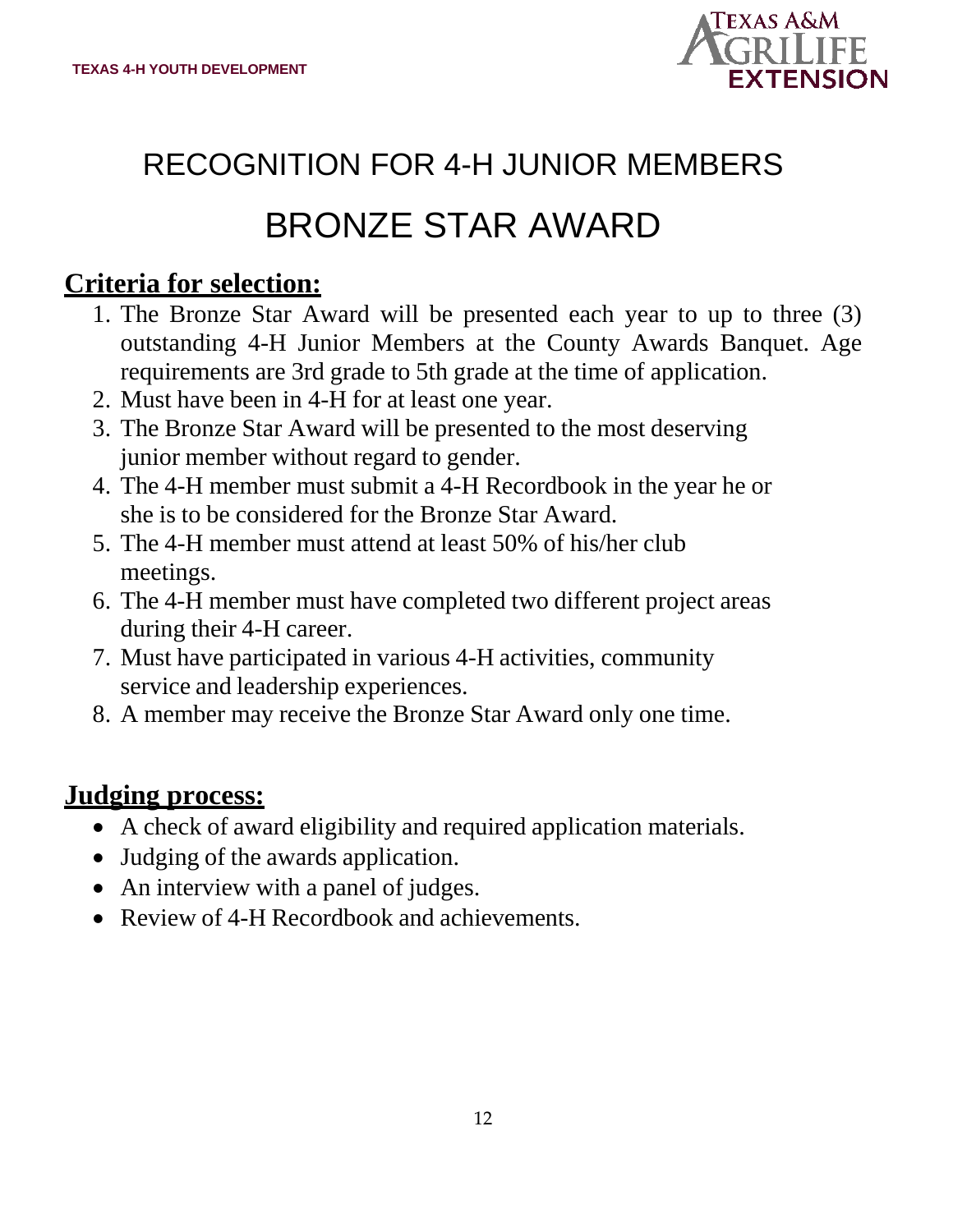

## **BRONZE STAR APPLICATION**

(must be no longer than 3 pages)

| NAME: | $AGE$ : |
|-------|---------|
|       |         |
| CLUB: |         |

- 1. Number of years in 4-H:
- 2. Projects completed:

- 3. Honors or Awards received in 4-H:
- 4. What projects have you enjoyed the most:

5. List Leadership activities other than in 4-H:

6. List other honors or awards.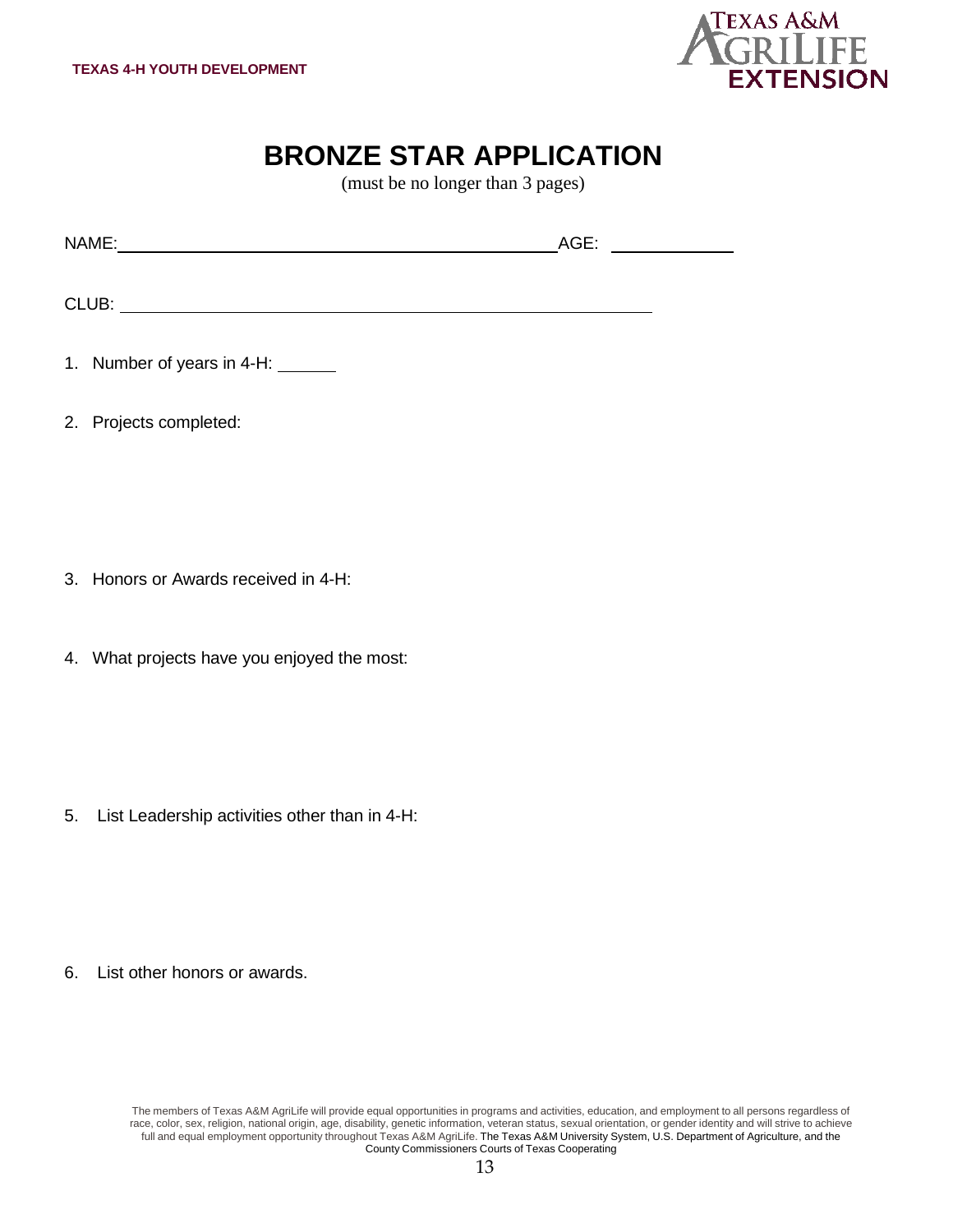

7. Future plans for 4-H.

8. In 100 words or less, what has 4-H meant to you:

| 4-H Member Signature                                                                                                                                  | Date |  |
|-------------------------------------------------------------------------------------------------------------------------------------------------------|------|--|
| <b>Parent Signature</b>                                                                                                                               | Date |  |
| <b>Club Manager Signature</b>                                                                                                                         | Date |  |
| The members of Texas A&M AgriLife will provide equal opportunities in programs and activities, education, and employment to all persons regardless of |      |  |

race, color, sex, religion, national origin, age, disability, genetic information, veteran status, sexual orientation, or gender identity and will strive to achieve full and equal employment opportunity throughout Texas A&M AgriLife. The Texas A&M University System, U.S. Department of Agriculture, and the County Commissioners Courts of Texas Cooperating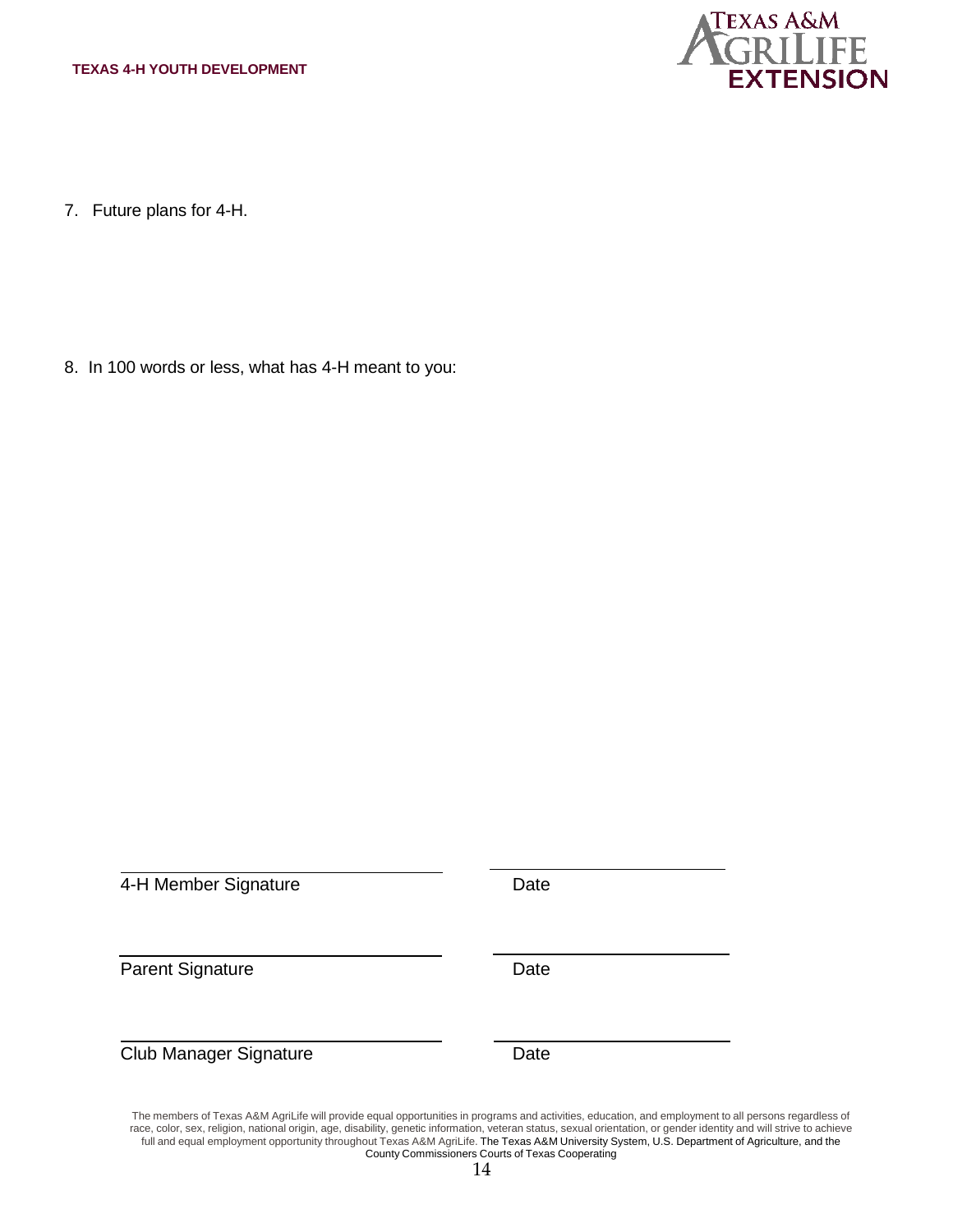

# RECOGNITION FOR 4-H INTERMEDIATE MEMBERS SILVER STAR AWARD

### **Criteria for selection:**

- 1. The Silver Star Award will be presented each year to up to three (3) outstanding 4-H Intermediate Members at the County Awards Banquet. Age requirements are grades 6th – 8th at the time of application.
- 2. The member must attend at least 50% of his/her club meetings.
- 3. Must have been in 4-H for at least two years.
- 4. The Silver Star Award will be presented to the most deserving intermediate member without regard to gender.
- 5. The 4-H member must submit a 4-H Recordbook in the year he or she is to be considered for the Silver Star Award.
- 6. The 4-H member must have completed three different project areas during their 4-H career.
- 7. Must have participated in various 4-H activities, community service and leadership experiences.
- 8. A member may receive the Silver Star Award only one time.

### **Judging process:**

- A check of award eligibility and required application materials.
- Judging of the awards application.
- An interview with a panel of judges.
- Review of 4-H record book and achievements.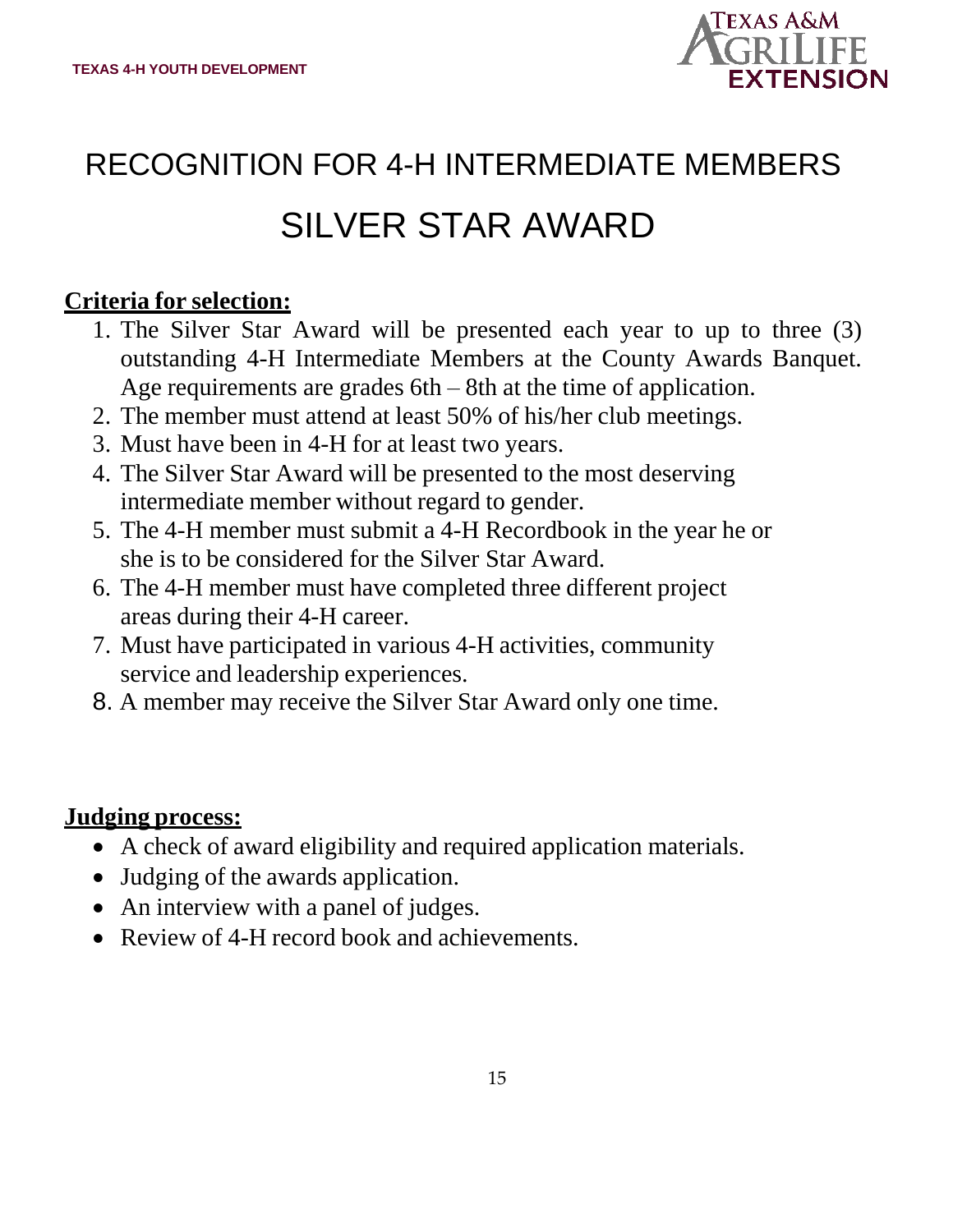

## **SILVER STAR APPLICATION**

(must be no longer than 4 pages)

NAME: AGE:

CLUB:

Number of years in 4-H:

1. Projects completed:

- 2. Honors or Awards received in 4-H:
- 3. What projects have you enjoyed the most:

- 4. List Leadership activities other than in 4-H:
- 5. List other honors or awards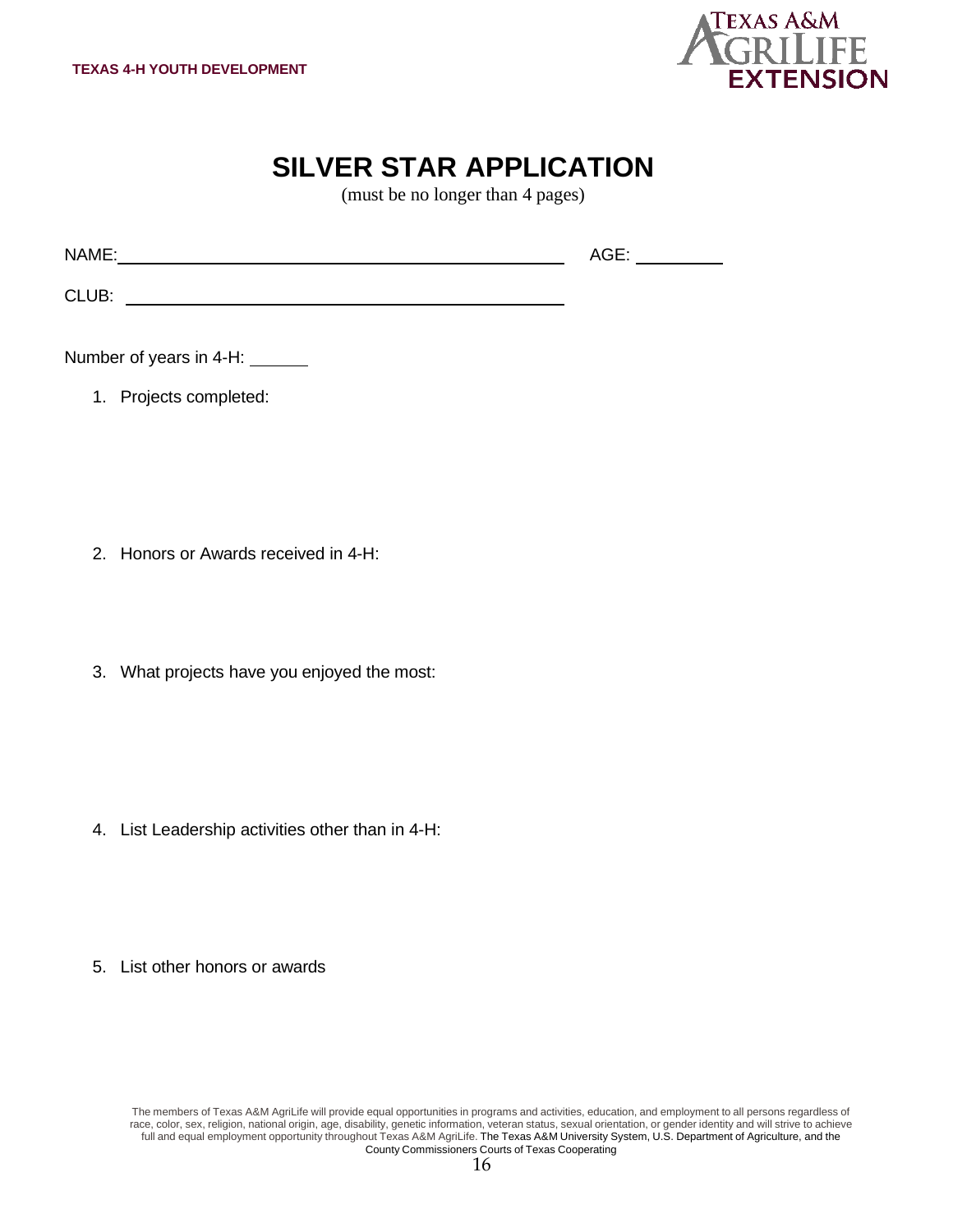

6. Future plans for 4-H.

7. In 100 words or less, what has 4-H meant to you:

| 4-H Member Signature          | Date |
|-------------------------------|------|
|                               |      |
| <b>Parent Signature</b>       | Date |
|                               |      |
| <b>Club Manager Signature</b> | Date |

The members of Texas A&M AgriLife will provide equal opportunities in programs and activities, education, and employment to all persons regardless of

race, color, sex, religion, national origin, age, disability, genetic information, veteran status, sexual orientation, or gender identity and will strive to achieve full and equal employment opportunity throughout Texas A&M AgriLife. The Texas A&M University System, U.S. Department of Agriculture, and the County Commissioners Courts of Texas Cooperating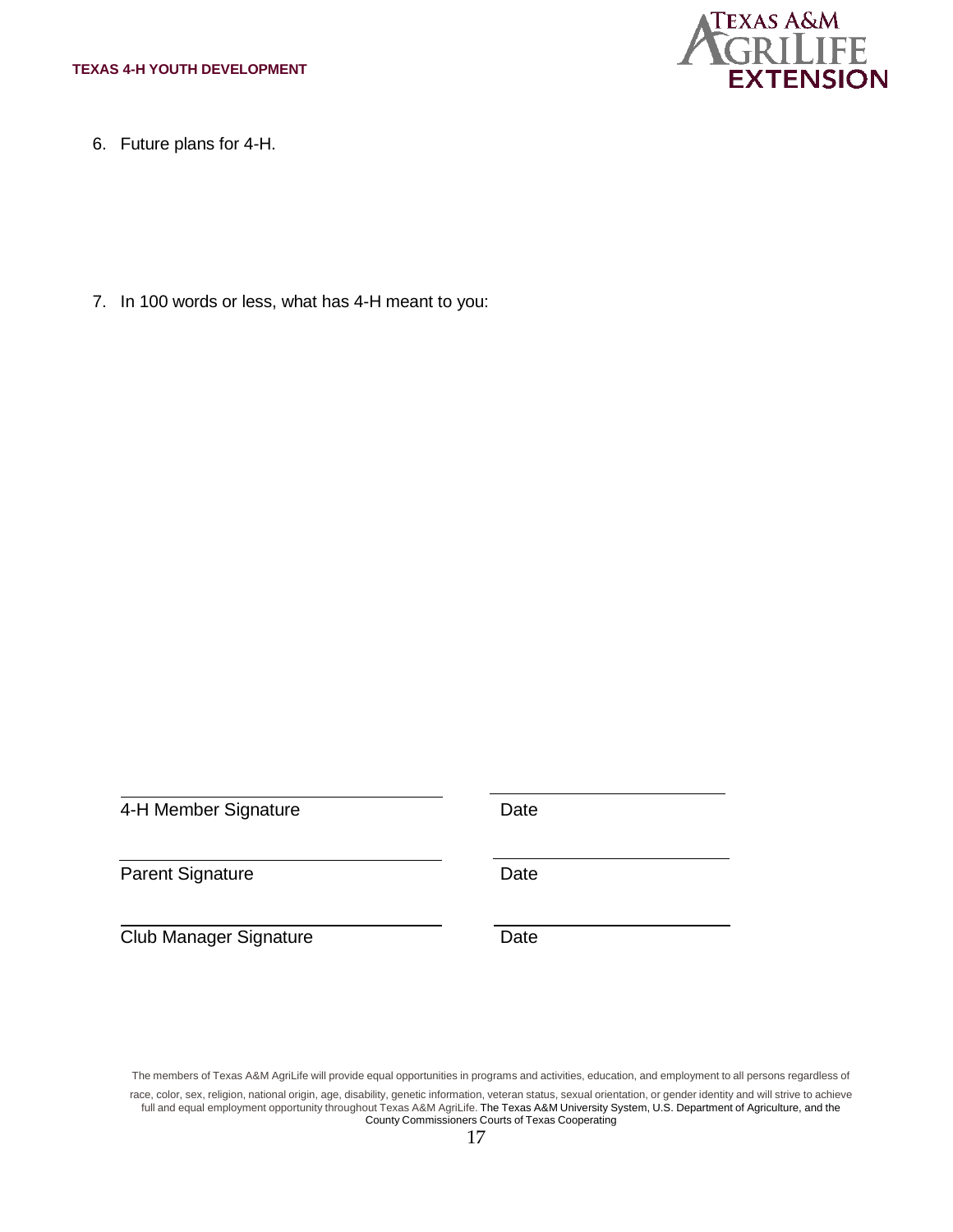

# RECOGNITION FOR 4-H SENIOR MEMBERS **Gold Star & Danforth Awards**

The Gold Star Award is one of the most sought after 4-H awards at the county level. It is awarded each year to (3-4 youth, based on the number of senior 4-H members enrolled in the Gregg County 4-H program) outstanding senior 4-H members in Gregg County based on their total 4-H career. Any 4-H member not meeting the minimum criteria will not be considered for the award.

Guidelines for Awarding the Gold Star and Danforth - I Dare You Awards.

Criteria for Selection:

- 1. The 4-H member must be at least 15 years old at the time of application.
- 2. The 4-H member must have completed at least 3 years in 4-H including the current year.
- 3. The member must attend at least 50% of his/her club meetings.
- 4. The 4-H member must submit an awards program **Record Book** in the year he or she is to be considered for the Gold Star or Danforth - I Dare You awards.
- 5. The Gold Star is presented to the most deserving young people without regard to race, sex, religion, handicap, creed, or national origin.
- 6. A member may receive the Gold Star Award or Danforth I Dare You Award only one time.

#### 7. **Projects and Activities**

During his/her years in 4-H, the 4-H member must have:

- A. Completed projects in three (3) different project areas including submission of appropriate record forms and/or Record Book.
- B. Participated in one or more activities in at least three (3) of the following areas:
	- Method Demonstration/4-H Presentation
	- Contests
	- Project Exhibits
	- Camps
	- Leadership Lab
	- Citizenship Activities
	- Public Relations (For Example: Demonstrations, Speeches, Poster Displays, Club Exhibits, Project Shows, Radio, TV, Newspaper, Special Projects)
	- Other May Include: Exchange Programs, Fund Raising, State and National Congress, etc.
- **Note: It is not expected that the requirements for projects and activities all be completed in the current year. They may have been accomplished over the entire period of time the 4-Her has been in the program.**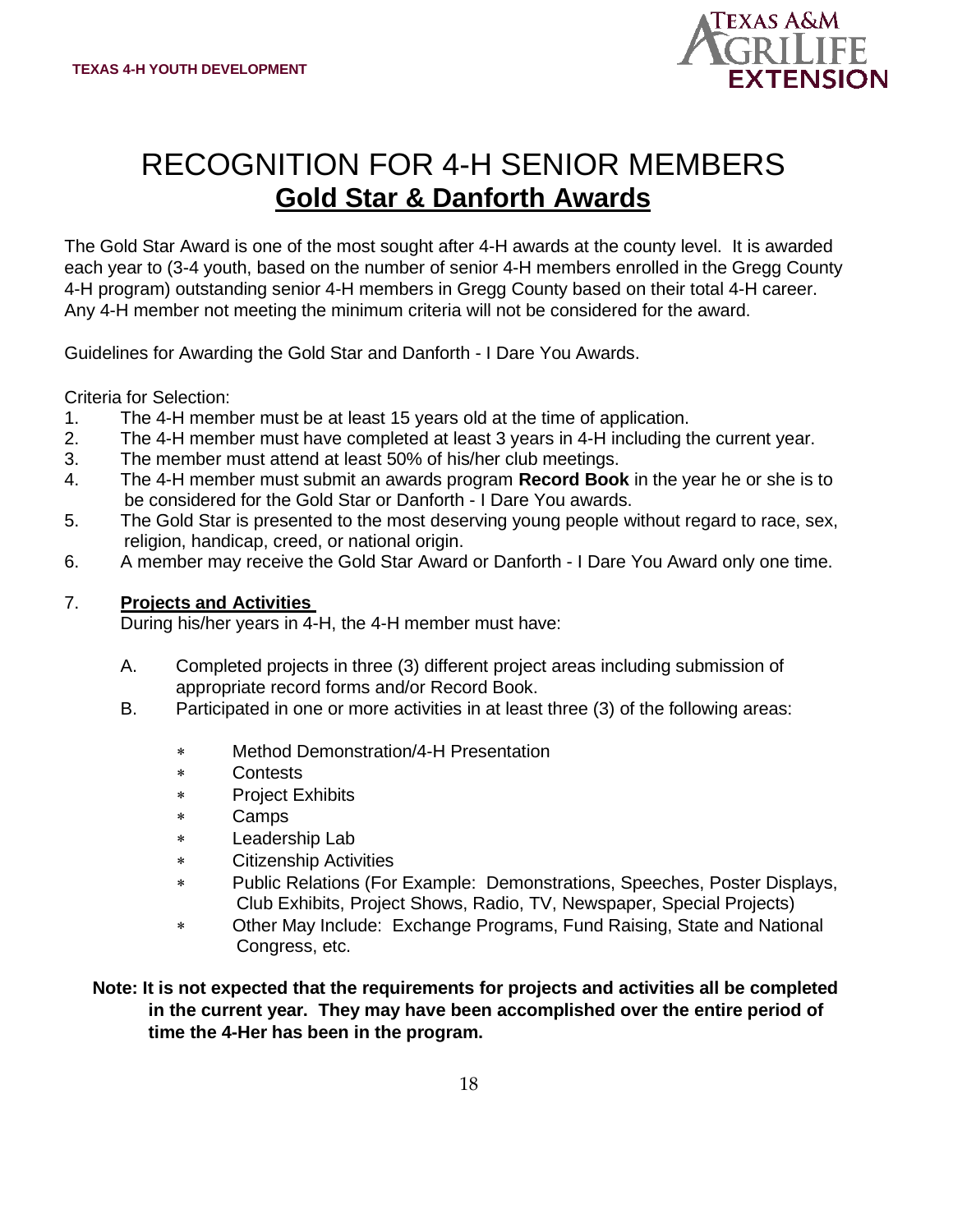

- 8. During his or her years in 4-H, the 4-H member must have exhibited leadership skills in one or more of the following areas:
	- A. Must have served as an officer or committee chairman at some level of 4-H organization (club, county, district, state)
	- B. Must have served as a Junior or Teen Leader in an activity or project with, or under the supervision of an adult volunteer leader.
- 9. Community Service The 4-H member must have participated in one or more community service activities. For example:
	- A. Working or counseling with Junior 4-H members.
	- B. Community service projects, either individual, group or club-type projects.
	- C. Must have motivated other 4-H members through participation in demonstrations, projects, and/or exhibits.

Gold Star Selection Procedure:

- Interviews will be held by a team of 2-3 judges with location and times to be announced.
- Selection of winners will be based off interview, and application.

#### **No makeup interviews!**

#### **Danforth - I Dare you Award:**

William H. Danforth's *I Dare You* was first published in 1931. It is still considered one of the most influential books in the general area of personal motivation. The award is offered as recognition of excellence in character and well-balanced personal development as well as demonstrated leadership. A copy of the book and a personalized certificate suitable for framing comprise the tangible parts of the award. Gregg County will give two (2) awards to deserving Senior age 4-H Members (15 and up as of current 4-H year). The selection procedure is the same as for the Gold Star selection.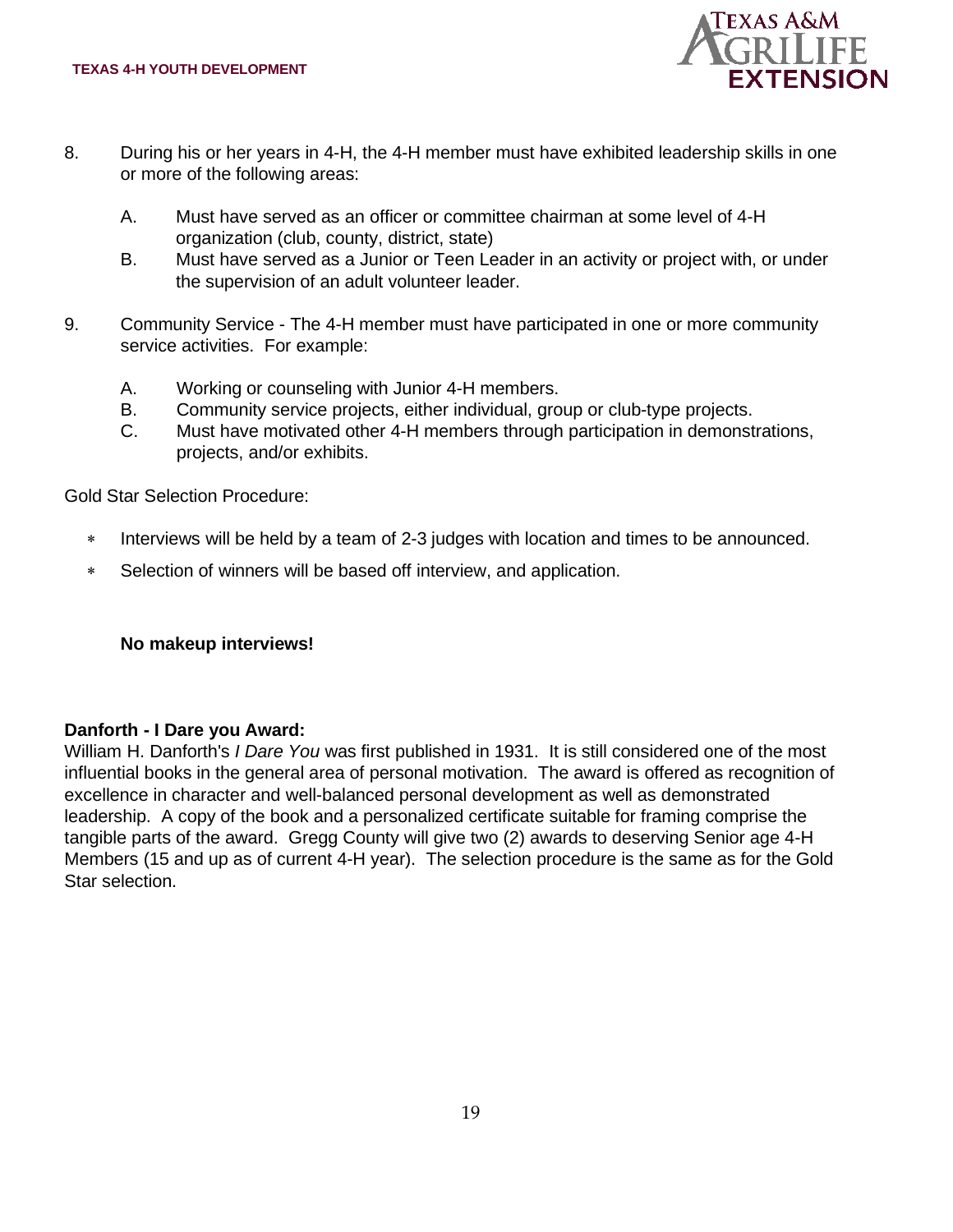

## *4-H Gold Star / "I Dare You" Awards Application Form*

(must be no longer than 4 pages)

| Danforth "I Dare You" |
|-----------------------|
|                       |
|                       |

- 1. What project/s do you consider to be your primary area/s of involvement over the past one to four years?
- 2. What **life skills** (i.e. record keeping, public speaking, etc.) have you learned through this/these project/s? What did you enjoy most about the project/s?

3. What influence has your 4-H involvement had on your family?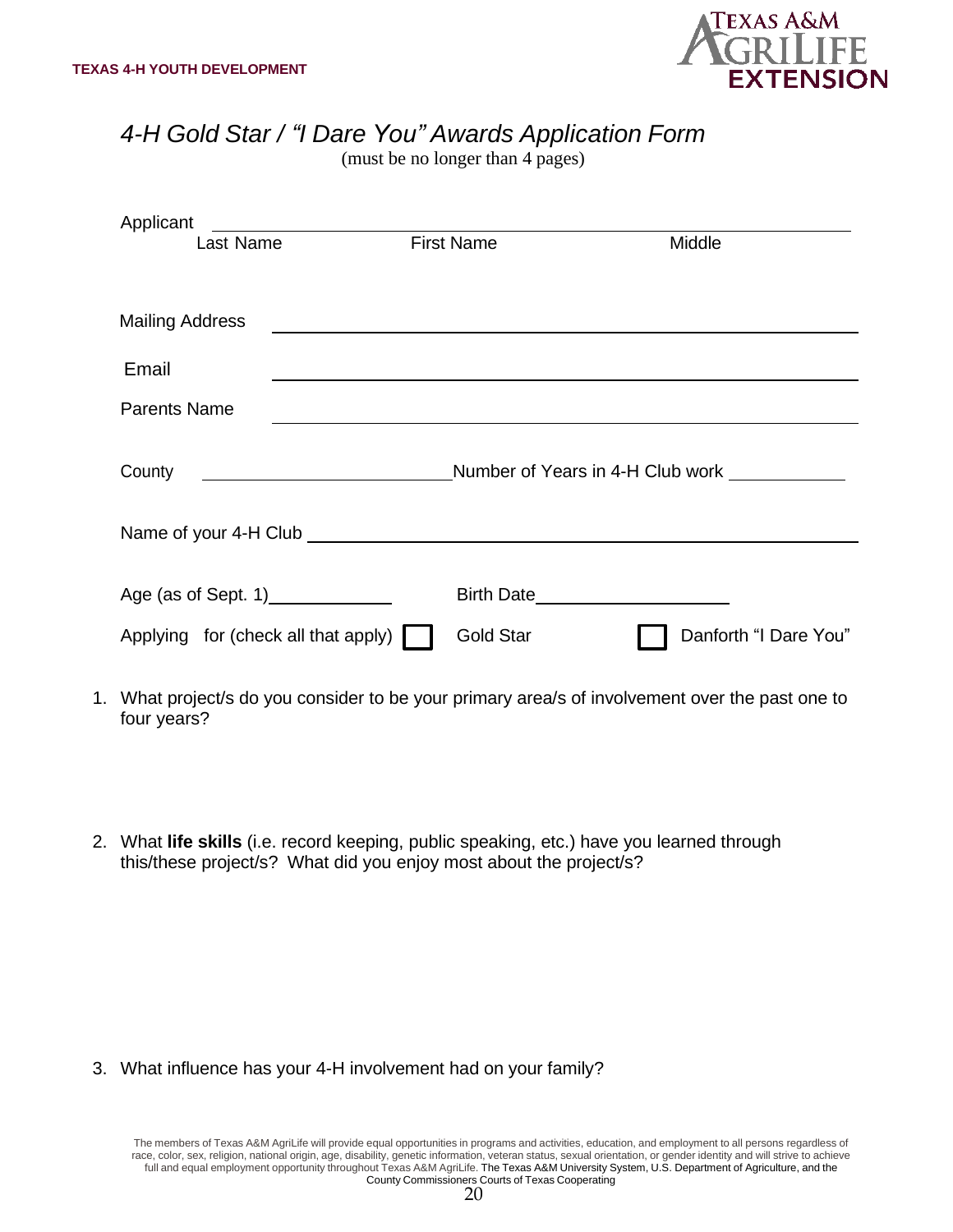

- 4. What do you consider to be your most meaningful 4-H experience?
- 5. Has 4-H helped you in making future plans and goals? If so, what are your plans and goals at this time? (Example: School, career, family, project goals)
- 6. What is the most meaningful award/recognition you have received because of your 4-H involvement?
- 7. How have others gained from your leadership experiences?

8. What suggestion/s would you make to change your county's 4-H program and what would you be willing to do to help make this change?

| 4-H Member Signature          | Date |
|-------------------------------|------|
| <b>Parent Signature</b>       | Date |
| <b>Club Manager Signature</b> | Date |

The members of Texas A&M AgriLife will provide equal opportunities in programs and activities, education, and employment to all persons regardless of race, color, sex, religion, national origin, age, disability, genetic information, veteran status, sexual orientation, or gender identity and will strive to achieve full and equal employment opportunity throughout Texas A&M AgriLife. The Texas A&M University System, U.S. Department of Agriculture, and the County Commissioners Courts of Texas Cooperating 21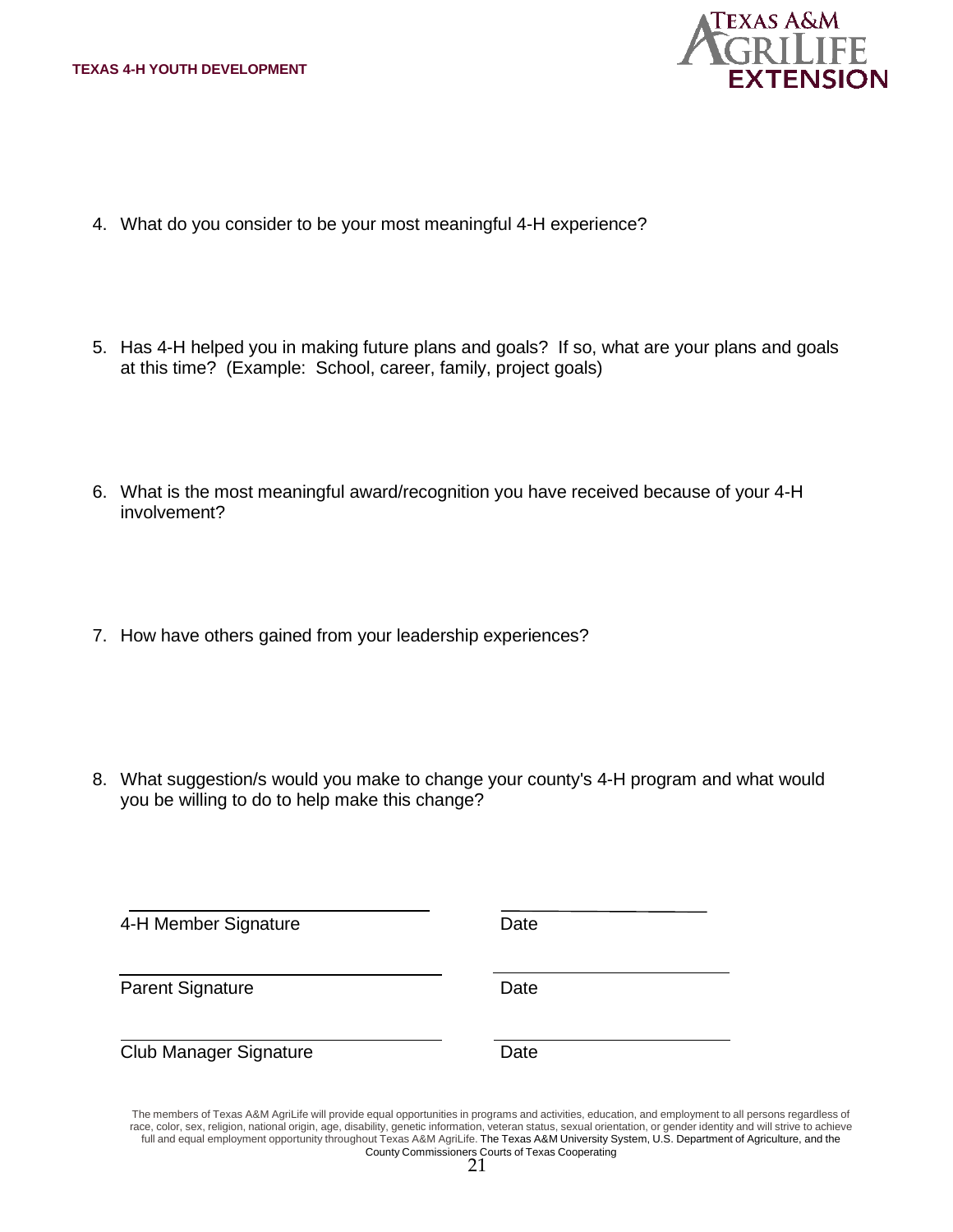

### **SPECIAL COUNTY AWARDS**

The following awards are made available on a county-wide basis to encourage excellence in 4-H projects. A 4-H member is eligible for any award if the project is included in the 4-H Record Book. A member may apply for all awards. Awards for Outstanding Achievement are awarded in the following project areas:

| <b>Beef</b>            | Fashion & Interior Design | Photography        |
|------------------------|---------------------------|--------------------|
| Food & Nutrition       | Horticulture              | Shooting           |
| <b>Public Speaking</b> | Goat                      | Poultry            |
| Citizenship*           | <b>Community Service*</b> | Swine              |
| Horse                  | Leadership*               | <b>Clover Kids</b> |
| Rabbit                 | Sheep                     |                    |

\*Judged on overall 4-H performance, not necessarily as a project.

Requirements:

- **Must be in the 6 th thru 12th grade as of the current 4-H year. See important dates page.**
- Must have completed 3 years of 4-H membership.
- **Must be active in that special project during the current year and the previous year.**
- Each of these awards may be received only one time. A member may receive only one Special County Award and the Danforth - I Dare You or Gold Star, or Silver Star Award in one Year.
- Must complete the appropriate award application and biography.
- Some awards may not be given every year.
- 4-H members may apply for more than one special award in the same year.

Judging and Evaluation Procedure

- 1. Record Books will be judged by a special panel of judges.
- 2. Judging will be based on the Texas 4-H Report Forms and 4-H Photo & Story.
- 3. Evaluation will include:
	- total number of years in project
	- achievements in the project shows, fashion revues, demonstrations, judging, records, and fairs.
	- learning experiences in the project clinics, tours, meeting, workshops, etc.
	- leadership in the project number of people taught/assisted, planning project activities for club, county, district, state, etc., results of leadership.
	- diversity of projects.
- 4. The evaluation criteria will be included in each record book eligible for Special Awards for the information of the judges.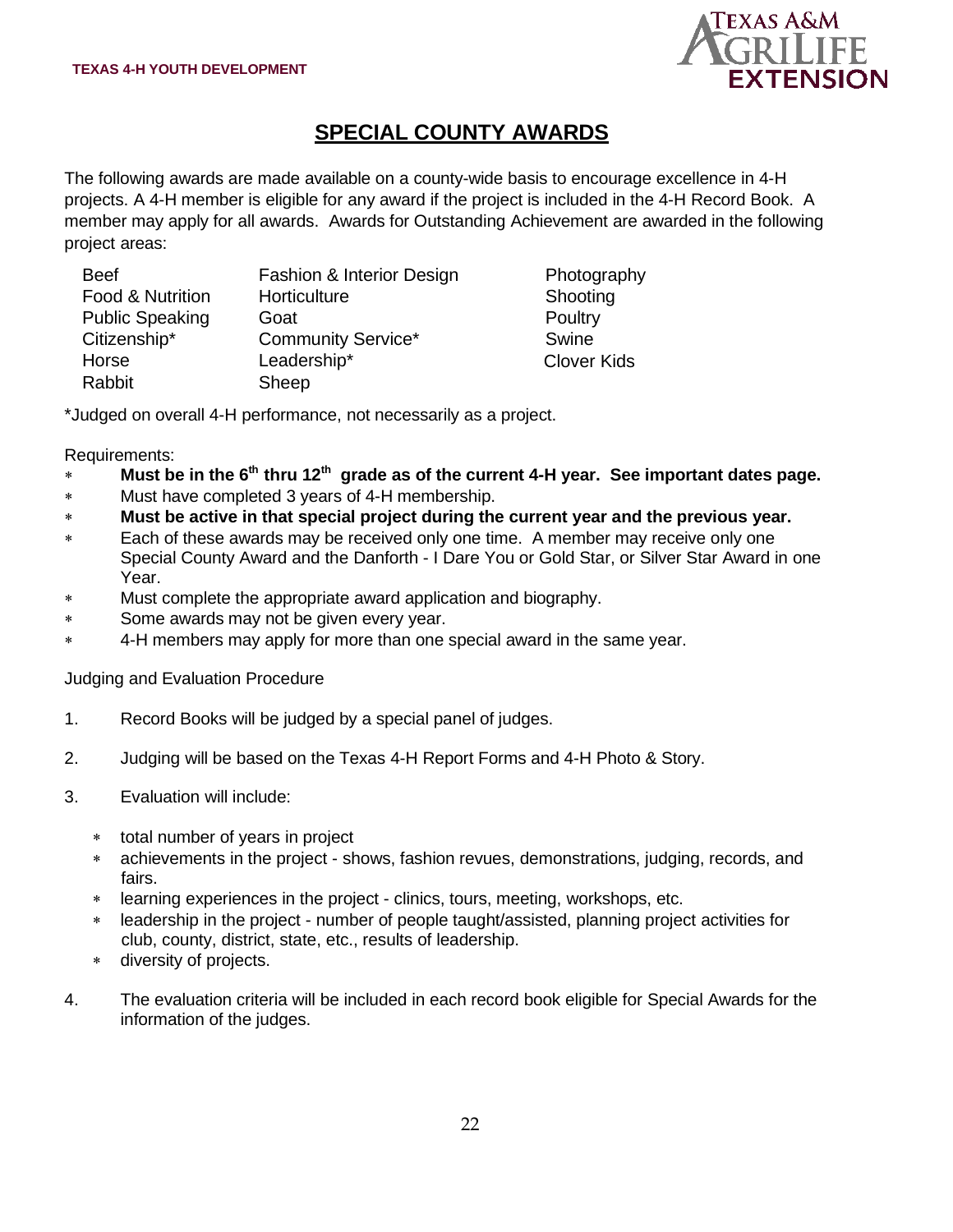

#### **GREGG COUNTY SPECIAL 4-H AWARDS APPLICATION**

Name: Age: Club:

Years in 4-H: Next Record Book Category Entered:

Each Special Award can only be received once. Knowing this, I would like to be considered for the following Special Awards. Please mark all awards you would like to be considered for. (Put an X in blank). If you have already received any of the awards, please indicate the year the award was won.

| <b>Special Awards</b>     | <b>APPLYING FOR</b> | <b>YEAR RECEIVED</b> |
|---------------------------|---------------------|----------------------|
|                           |                     |                      |
| Beef                      |                     |                      |
| Citizenship               |                     |                      |
| Fashion & Interior Design |                     |                      |
| <b>Community Service</b>  |                     |                      |
| Meat Goat                 |                     |                      |
| Food & Nutrition          |                     |                      |
| Horse                     |                     |                      |
| Horticulture              |                     |                      |
| Leadership                |                     |                      |
| Photography               |                     |                      |
| Poultry                   |                     |                      |
| <b>Public Speaking</b>    |                     |                      |
| Rabbit                    |                     |                      |
| Sheep                     |                     |                      |
| <b>Shooting Sports</b>    |                     |                      |
| Swine                     |                     |                      |
|                           |                     |                      |
|                           |                     |                      |

 $\parallel$  HAVE  $\parallel$   $\parallel$  HAVE NOT (please check one) received the 4-H Gold Star Award.

| HAVE  $\sqrt{ }$  | HAVE NOT (please check one) received the Danforth "I Dare You" Award. I have read and understand the rules for applying for a Special County Award and met all requirements.

4-H Member Signature **Date** 

**О** 

Parent Signature Date

Club Manager Signature **Date** 

The members of Texas A&M AgriLife will provide equal opportunities in programs and activities, education, and employment to all persons regardless of race, color, sex, religion, national origin, age, disability, genetic information, veteran status, sexual orientation, or gender identity and will strive to achieve full and equal employment opportunity throughout Texas A&M AgriLife. The Texas A&M University System, U.S. Department of Agriculture, and the County Commissioners Courts of Texas Cooperating